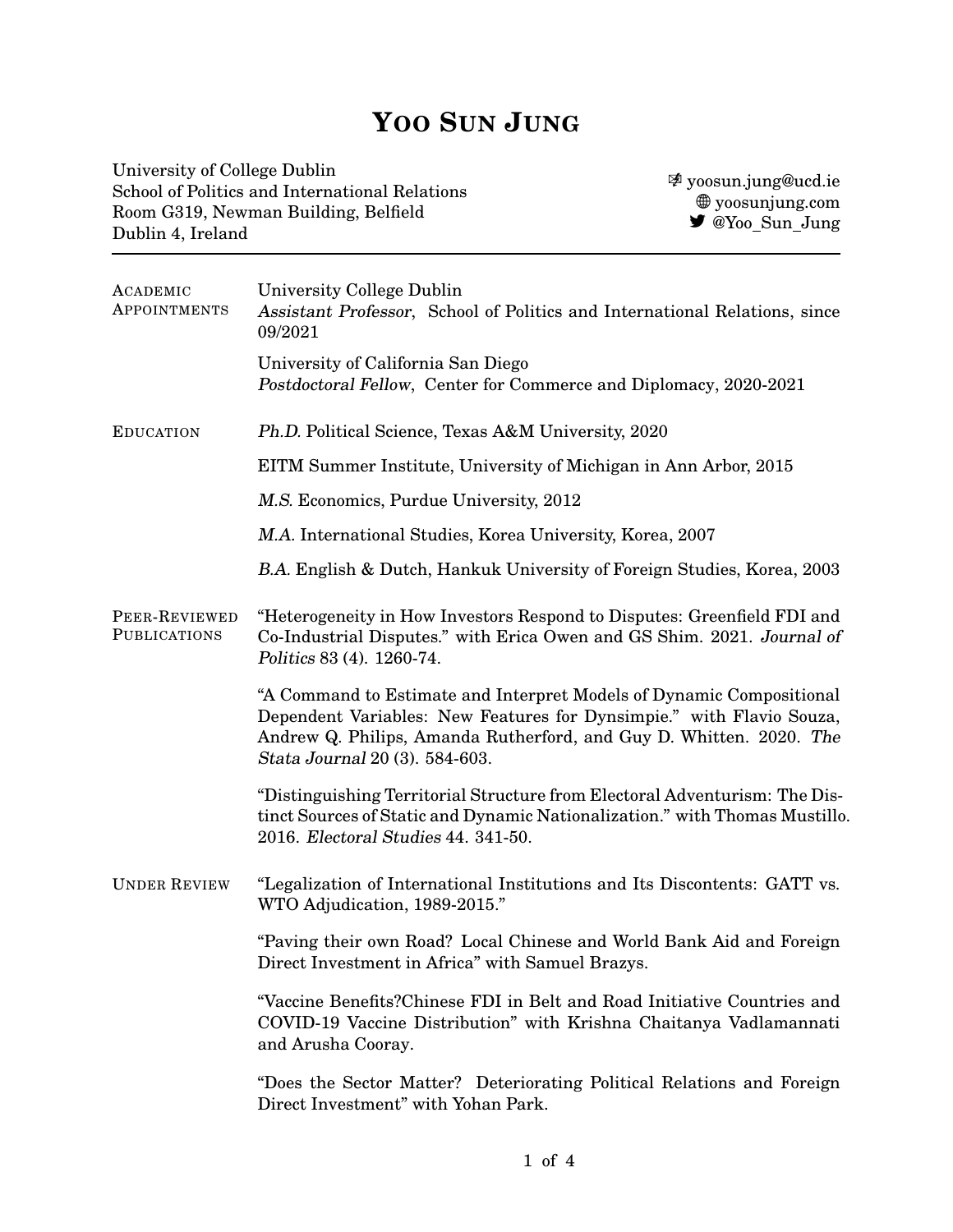| IN PROGRESS                        | "Dispute Settlement and Power Asymmetries in International Trade: Re-<br>gional Trade Agreements and the WTO."                                                                             |  |  |
|------------------------------------|--------------------------------------------------------------------------------------------------------------------------------------------------------------------------------------------|--|--|
|                                    | "Multinational Firms and the Impact of Trade Disputes on Investment De-<br>cisions" with Erica Owen and Yohan Park.                                                                        |  |  |
|                                    | "Firms, Contract Enforcement, and the Institutional Sources of Trade Open-<br>ness" with Timm Betz.                                                                                        |  |  |
|                                    | "Deep Integration in Trade Agreements: Labor Clauses, Tariffs, and Trade<br>Flows" with Raymond Robertson.                                                                                 |  |  |
|                                    | "Voter Rationality, Information Environments, and COVID-19: Evidence<br>from Survey Experiments in South Korea" with Jongwoo Jeong and Jae<br>Seon Jeong.                                  |  |  |
| <b>GRANTS AND</b><br><b>AWARDS</b> | OGAPS Research and Presentation Grant, Texas A&M University, 2020                                                                                                                          |  |  |
|                                    | Graduate Student Award for the Best Presentation at the Second Year Pa-<br>per Conference, Department of Political Science, Texas A&M University,<br>2017                                  |  |  |
|                                    | The Empirical Implications of Theoretical Models (EITM) Scholarship, Na-<br>tional Science Foundation, 2015                                                                                |  |  |
|                                    | Graduate Student Award for Outstanding Teaching Assistant, the College<br>of Liberal Arts, Purdue University, 2014                                                                         |  |  |
| <b>TEACHING</b>                    | POSTGRADUATE                                                                                                                                                                               |  |  |
|                                    | International Political Economy (University College Dublin), Spring 2022                                                                                                                   |  |  |
|                                    | Fundamentals of Time-Series Cross-Section Analyses (As Teaching Assis-<br>tant; International Political Science Association (IPSA) - University of São<br>Paulo (USP) Summer School), 2019 |  |  |
|                                    | Modeling Dynamics in Space and Time (As Teaching Assistant; Interna-<br>tional Political Science Association (IPSA) - University of São Paulo (USP)<br>Summer School), 2018                |  |  |
|                                    | <b>UNDERGRADUATE</b>                                                                                                                                                                       |  |  |
|                                    | Research Methods in Political Science (University College Dublin), Spring<br>2022                                                                                                          |  |  |
|                                    | Data Analytics for Social Sciences (University College Dublin), with Dr.<br>Johan A. Elkink, Spring 2022                                                                                   |  |  |
|                                    | Introducing to Philosophy, Politics, and Economics (University College Dublin),<br>with Dr. Lisa Foran (School of Philosophy), Autumn 2021                                                 |  |  |
|                                    |                                                                                                                                                                                            |  |  |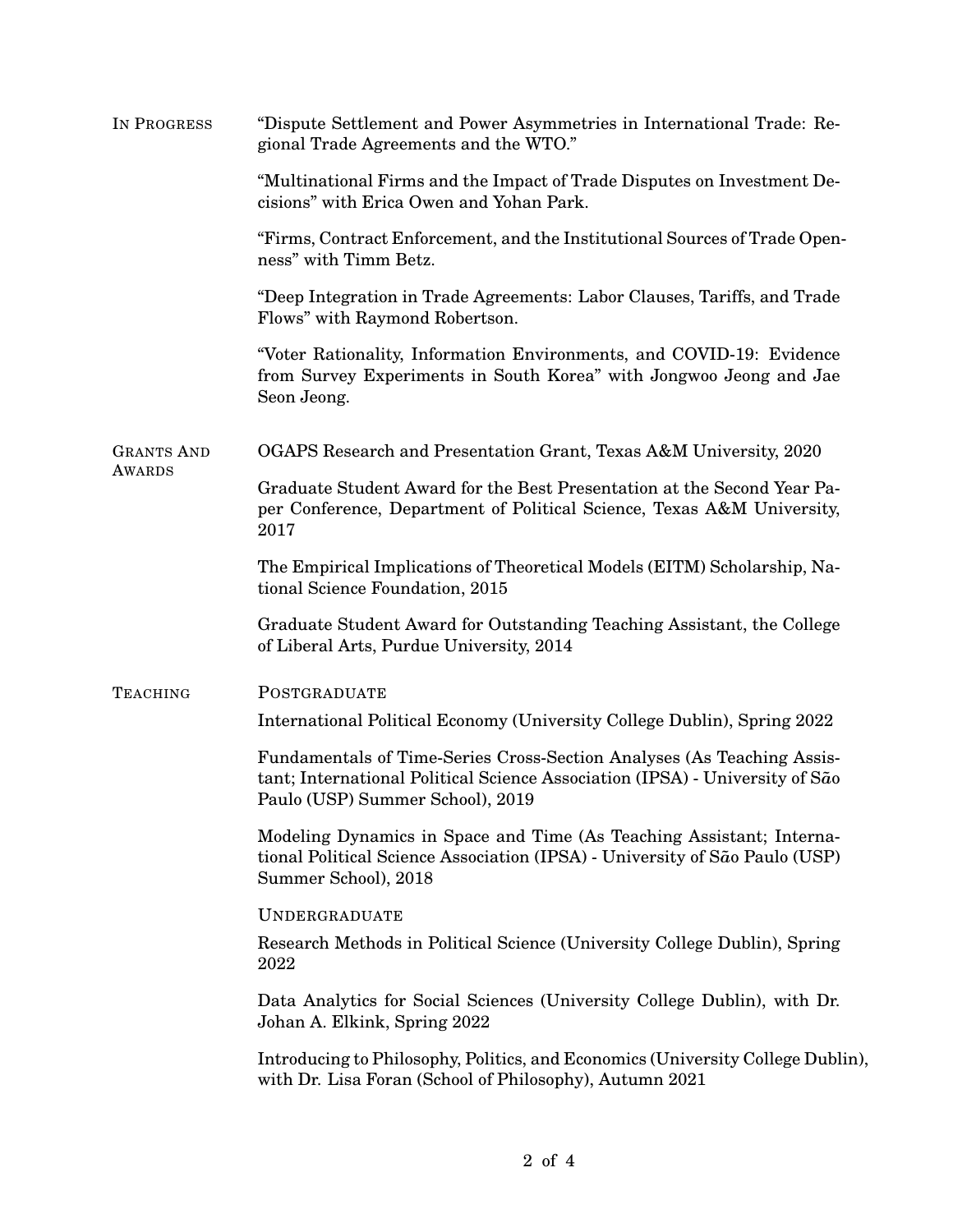|                 | Introduction to Political Science Research (Texas A&M University), 2020,<br>2019                                                        |
|-----------------|-----------------------------------------------------------------------------------------------------------------------------------------|
|                 | Political Science Methodology (Purdue University), 2015                                                                                 |
|                 | Introduction to International Relations (Purdue University), 2014                                                                       |
|                 | <b>SUPERVISION</b><br>MA/MSc students: primary supervisor of 6 master's theses                                                          |
| <b>SERVICES</b> | PROFESSIONAL SERVICE ACTIVITIES                                                                                                         |
|                 | Reviewer for Review of International Organizations, Business and Politics,<br>and Journal of International Development                  |
|                 | DEPARTMENTAL AND UNIVERSITY SERVICE                                                                                                     |
|                 | Member, Athena Swan Implementation Committee, University of College<br>Dublin, 2021 - Present                                           |
|                 | Member, Doctoral studies panel for PhD student Paula Montano, Univer-<br>sity of College Dublin, Fall 2021 - Present                    |
|                 | Social media coordinator, School of Politics and International Relations,<br>University of College Dublin, 2021 - Present               |
| PRESENTATIONS   | <b>CONFERENCES</b>                                                                                                                      |
|                 | American Political Science Association, 2022 (scheduled), 2021, 2020, 2019,<br>2017                                                     |
|                 | International Political Economy Society, 2021, 2019                                                                                     |
|                 | Political Economy of International Organizations, 2022 (scheduled), 2020                                                                |
|                 | Midwest Political Science Association, 2019, 2017                                                                                       |
|                 | International Studies Association, 2020, 2015                                                                                           |
|                 | <b>INVITED TALKS</b>                                                                                                                    |
|                 | Texas A&M University, EU Center Conference on "Analyzing Composi-<br>tional Variables in the Study of Politics and Policy", Summer 2022 |
|                 | University of College Dublin, School of Politics and International Relations<br>(SPIRe) Seminar Series, Spring 2022                     |
|                 | University of California San Diego, Political Economy Lunch Group (PELG)<br>Speaker Series, Spring 2021                                 |
| Skills          | <b>COMPUTER</b>                                                                                                                         |
|                 | LATEX, R, Stata, Mathematica                                                                                                            |